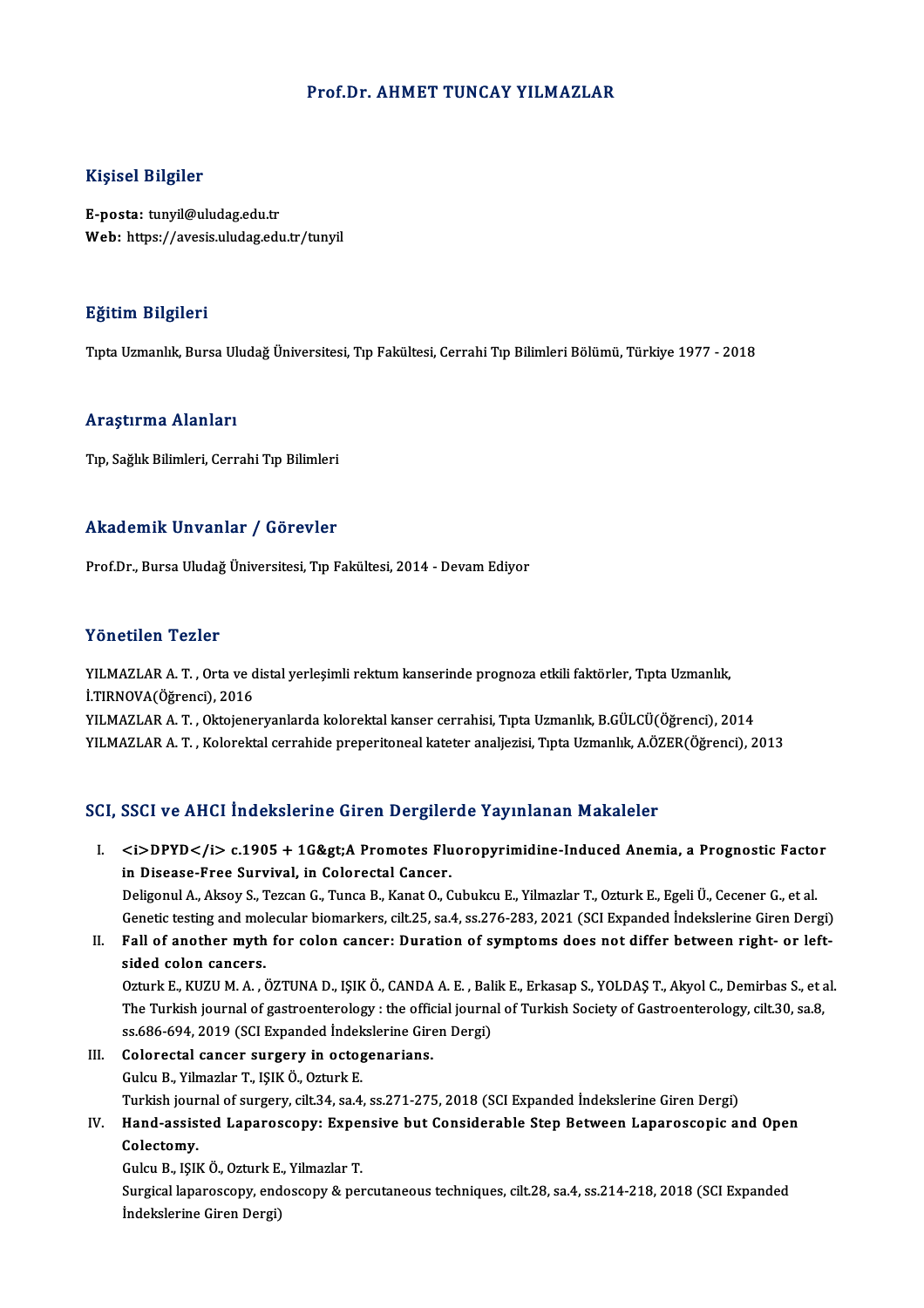- V. Coexistence of MACC1 and NM23-H1 dysregulation and tumor budding promise early prognostic<br>exidence for requirence rick of early stage selon cancer. Coexistence of MACC1 and NM23-H1 dysregulation and the<br>evidence for recurrence risk of early-stage colon cancer.<br>Otturk E. AKSOV S. HČRAS N. THNCA B. Coulan S. Terson C. Viln Coexistence of MACC1 and NM23-H1 dysregulation and tumor budding promise early progno<br>evidence for recurrence risk of early-stage colon cancer.<br>Ozturk E., AKSOY S., UĞRAŞ N., TUNCA B., Ceylan S., Tezcan G., Yilmazlar T., Y evidence for recurrence risk of early-stage colon cancer.<br>Ozturk E., AKSOY S., UĞRAŞ N., TUNCA B., Ceylan S., Tezcan G., Yilmazlar T., YERCİ Ö., EGELİ Ü., ÇEÇENER G.<br>APMIS : acta pathologica, microbiologica, et immunologic Ozturk E., AKSOY S., UĞRAŞ N., TUNC.<br>APMIS : acta pathologica, microbiolog<br>Expanded İndekslerine Giren Dergi)<br>Microbiological aspects of Fourr APMIS : acta pathologica, microbiologica, et immunolog<br>Expanded Indekslerine Giren Dergi)<br>VI. Microbiological aspects of Fournier's gangrene.<br>Vilmaglar T. Culqu P. ISIK Ö. Ogturk E.
- Expanded İndekslerine Giren Dergi)<br>Microbiological aspects of Fournie<br>Yilmazlar T., Gulcu B., IŞIK Ö., Ozturk E.<br>International iournal of surgery (Lond International journal of surgery (London, England), cilt.40, ss.135-138, 2017 (SCI Expanded İndekslerine Giren<br>Dergi) Yilmazlar T., Gulcu B., IŞIK Ö., Ozturk E. International journal of surgery (London, England), cilt.40, ss.135-138, 2017 (SCI Expanded ind<br>Dergi)<br>VII. Gender does not affect the prognosis of Fournier's gangrene: a case-matched study.<br>Sarlar B. ISIK Ö. Orturk E. Cul
- Dergi)<br>Gender does not affect the prognosis of Fournier's<br>Sarkut P., IŞIK Ö., Ozturk E., Gulcu B., ERCAN İ., Yilmazlar T.<br>Ulucel trauma ve asil sarrabi dergisi Turkish journal of t Ulusal travma ve acil cerrahi dergisi = Turkish journal of trauma & emergency surgery : TJTES, cilt.22, sa.6, ss.541-<br>544, 2016 (SCI Expanded İndekslerine Giren Dergi) Sarkut P., IŞIK Ö., Ozturk E., Gulcu B., ERCAN İ., Yilmazlar T. VI Ulusal travma ve acil cerrahi dergisi = Turkish journal of trauma & emergency surgery : TJTES, cilt.22<br>544, 2016 (SCI Expanded Indekslerine Giren Dergi)<br>VIII. Can heat shock protein 32 be used for the early diagnosis o
- 544, 2016 (SCI Expanded İndekslerine Giren Dergi)<br>Can heat shock protein 32 be used for the early diagnosis of acute mesenter<br>Berhuni S., Ozturk E., ORAL A.Y. , Sarkut P., KAHVECİ N., Yilmazlar T., Ozluk K., YERCİ Ö.<br>Uluse Can heat shock protein 32 be used for the early diagnosis of acute mesenteric<br>Berhuni S., Ozturk E., ORAL A. Y. , Sarkut P., KAHVECİ N., Yilmazlar T., Ozluk K., YERCİ Ö.<br>Ulusal cerrahi dergisi, cilt.32, sa.1, ss.1-5, 2016 Ulusal cerrahi dergisi, cilt.32, sa.1, ss.1-5, 2016 (SCI Expanded İndekslerine Giren Dergi)<br>Diğer Dergilerde Yayınlanan Makaleler

- I. LOWANTERİOR REZEKSİYON YAPILAN HASTALARDA HAYAT KALİTESİ GÜRLÜLERE.,ŞenM.,Yalçınİ.,KızılaslanO., IŞIKÖ.,YILMAZLARA.T. Uludağ Üniversitesi Tıp Fakültesi Dergisi, cilt.48, sa.1, 2022 (Diğer Kurumların Hakemli Dergileri) GÜRLÜLER E., Şen M., Yalçın İ., Kızılaslan O., IŞIK Ö., YILMAZLAR A. T.<br>Uludağ Üniversitesi Tıp Fakültesi Dergisi, cilt.48, sa.1, 2022 (Diğer Kurumların Hakemli Dergileri)<br>II. MikroRNA-106a\u2019nın yüksek ekspresyonu kolo
- Uludağ Üniversitesi Tıp<br>MikroRNA-106a\u20<br>durumu ile ilişkilidir<br>AKSOV S. TUNCA B. VU MikroRNA-106a\u2019nın yüksek ekspresyonu kolorektal kanserlerde mikrosatellit instablite<br>durumu ile ilişkilidir<br>AKSOY S., TUNCA B., YILMAZLAR A. T. , ÖZTÜRK E., AKSOY F., IŞIK Ö., YERCİ Ö., UĞRAŞ N., KANAT Ö., MUTLU M., e

du<br>AK<br>al<br>111. AKSOY S., TUNCA B., YILMAZLAR A. T. , ÖZTÜRK E., AKSOY F., IŞIK Ö., YERCİ Ö., UĞRAŞ N., KANAT Ö., MUTLU M<br>al.<br>Uludağ Üniversitesi Tıp Fakültesi Dergisi, cilt.47, sa.2, ss.225-231, 2021 (Diğer Kurumların Hakemli Dergileri)

al.<br>Uludağ Üniversitesi Tıp Fakültesi Dergisi, cilt.47, sa.2, ss.225-231, 2021 (Diğer Kurumların Hakemli Dergileri)<br>III. Midgut Nonrotation in an Adult Patient and Ladd's Procedure

- AydınlıH.H. , IŞIKÖ.,YILMAZLARA.T. Midgut Nonrotation in an Adult Patient and Ladd's Procedure<br>Aydınlı H. H. , IŞIK Ö., YILMAZLAR A. T.<br>Turkish Journal of Colorectal Disease, cilt.29, sa.2, ss.101-103, 2019 (Diğer Kurumların Hakemli Dergileri)<br>Santulli anta
- IV. Santulli enterostomy is an advantageous technique in stoma closure<br>ISIK Ö., DÜNDAR H. Z., BAKAR B., TAŞAR P., YILMAZLAR A. T., ÖZTÜRK E. Turkish Journal of Colorectal Disease, cilt.29, sa.2, ss.101-103, 2019 (Diğe:<br>Santulli enterostomy is an advantageous technique in stoma clos<br>IŞIK Ö., DÜNDAR H. Z. , BAKAR B., TAŞAR P., YILMAZLAR A. T. , ÖZTÜRK E.<br>Havdarne Santulli enterostomy is an advantageous technique in stoma closure<br>IŞIK Ö., DÜNDAR H. Z. , BAKAR B., TAŞAR P., YILMAZLAR A. T. , ÖZTÜRK E.<br>Haydarpasa Numune Training and Research Hospital Medical Journal, cilt.58, sa.4, ss IŞIK Ö., DÜNDAR H. Z. , BAKAR<br>Haydarpasa Numune Training a<br>Kurumların Hakemli Dergileri)<br>Haner Gestreintestinel Stan Haydarpasa Numune Training and Research Hospital Medical Journal, cilt.58, sa.4, ss.214-217,<br>Kurumların Hakemli Dergileri)<br>V. Upper Gastrointestinal Stent Placement: 8 Years Experience of a Single Institution<br>DINDARH 7 - I
- Kurumların Hakemli Dergileri)<br>Upper Gastrointestinal Stent Placement: 8 Years Experience of a Sir<br>DÜNDAR H. Z. , IŞIK Ö., BAKAR B., ÖZKAN Ö. F. , ÖZTÜRK E., YILMAZLAR A. T.<br>Havdarnasa Numuna Training and Bessarsh Haspital DÜNDAR H. Z. , IŞIK Ö., BAKAR B., ÖZKAN Ö. F. , ÖZTÜRK E., YILMAZLAR A. T.<br>Haydarpasa Numune Training and Research Hospital Medical Journal, cilt.58, sa.2, ss.85-87, 2018 (Diğer DÜNDAR H. Z. , IŞIK Ö., BAKAR<br>Haydarpasa Numune Training a<br>Kurumların Hakemli Dergileri)<br>Factors affecting montality i
- VI. Factors affecting mortality in patients who underwent primary suture repair for peptic ulcer<br>perforation Kurumların H<br>Factors affe<br>perforation<br>ISIKÖ DÜND Factors affecting mortality in patients who underwent primary suture repa<br>perforation<br>IŞIK Ö., DÜNDAR H. Z. , BAKAR B., ÖZKAN Ö. F. , ÖZTÜRK E., KAYA E., YILMAZLAR A. T.<br>Havdarnass Numuna Training and Bassarsk Haspital Med

Haydarpasa Numune Training and Research Hospital Medical Journal, cilt.58, sa.1, ss.1-4, 2018 (Diğer Kurumların<br>Hakemli Dergileri) IŞIK Ö., DÜNDAR H.<br>Haydarpasa Numuı<br>Hakemli Dergileri)<br>Orta ve Distal Ye Haydarpasa Numune Training and Research Hospital Medical Journal, cilt.58, sa.1, ss.1-4, 2013<br>Hakemli Dergileri)<br>VII. Orta ve Distal Yerleşimli Rektum Kanserinde Onkolojik Sonuçlara Etkili Faktörler<br>TIPNOVA İ. ISIKÖ LÜ

- Hakemli Dergileri)<br>Orta ve Distal Yerleşimli Rektum Kanserinde Onkolojik Sonuç<br>TIRNOVA İ., IŞIK Ö., UĞRAŞ N., YERCİ Ö., ÖZTÜRK E., YILMAZLAR A. T.<br>Kelan ve Baktum Hastalıkları Dergisi 2017 (Diğer Kurumların Hakan Orta ve Distal Yerleşimli Rektum Kanserinde Onkolojik Sonuçlara Etkili I<br>TIRNOVA İ., IŞIK Ö., UĞRAŞ N., YERCİ Ö., ÖZTÜRK E., YILMAZLAR A. T.<br>Kolon ve Rektum Hastalıkları Dergisi, 2017 (Diğer Kurumların Hakemli Dergileri)<br>S Kolon ve Rektum Hastalıkları Dergisi, 2017 (Diğer Kurumların Hakemli Dergileri)
- TIRNOVA İ., IŞIK Ö., UĞRAŞ N., YERCİ Ö., ÖZTÜRK E., YILMAZLAR A. T.<br>Kolon ve Rektum Hastalıkları Dergisi, 2017 (Diğer Kurumların Hakemli Dergi<br>VIII. Santulli Prosedürü Ostomi Kapatılmasında daAvantajlı Bir Tekniktir<br>ISIK Ö Kolon Rektum Hastalıkları dergisi, 2017 (Diğer Kurumların Hakemli Dergileri)
	- IX. Ladd prosedürü ile tedavi edilen erişkinmidgut non-rotasyon anomalisi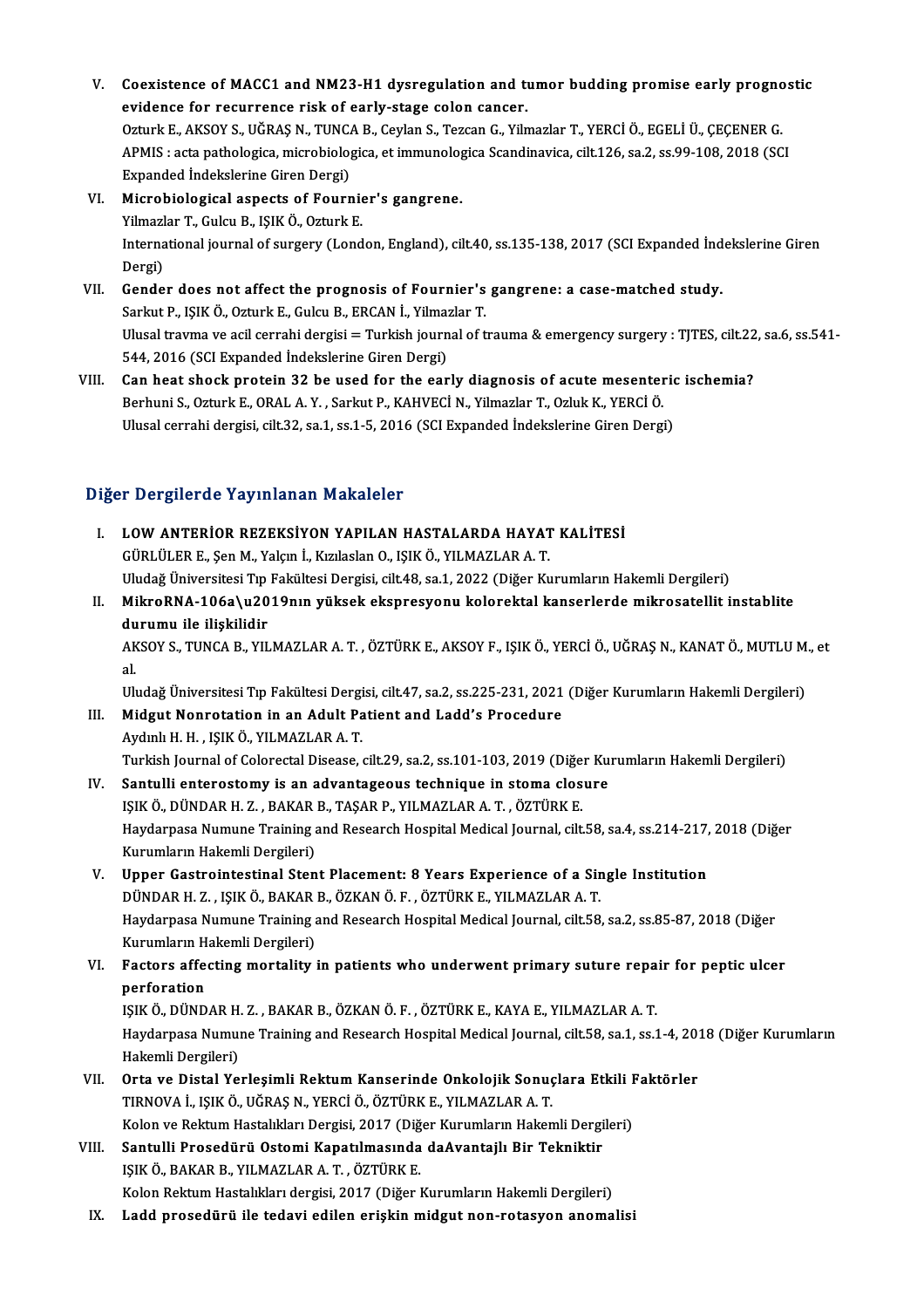IŞIKÖ., türkkanh.,DÜNDARH.Z. ,SARKUTP.,ÖZTÜRKE.,YILMAZLARA.T. Kolon ve Rektum Hastalıkları Dergisi, 2017 (Diğer Kurumların Hakemli Dergileri) X. Kolorektal AdenokarsinomlardaMACC1' in invazyon üzerine etkisi Kolon ve Rektum Hastalıkları Dergisi, 2017 (Diğer Kurumların Hakemli Dergileri)<br><mark>Kolorektal Adenokarsinomlarda MACC1' in invazyon üzerine etkisi</mark><br>AKSOY F., UĞRAŞ N., YERCİ Ö., AK S., TUNCA B., ÖZTÜRK E., YILMAZLAR A. T. , Kolorektal Adenokarsinomlarda MACC1' in invazyon üzerine etkisi<br>AKSOY F., UĞRAŞ N., YERCİ Ö., AK S., TUNCA B., ÖZTÜRK E., YILMAZLAR A. T. , ÇEÇENER<br>Journal of Disease of th Colon and Rectum, 2017 (Diğer Kurumların Hakemli Journal of Disease of th Colon and Rectum, 2017 (Diğer Kurumların Hakemli Dergileri)<br>XI. Sporadik Kolorektal Kanserlerde MSI Journal of Disease of th Colon and Rectum, 2017 (Diğer Kurumların Hakemli Dergileri)<br><mark>Sporadik Kolorektal Kanserlerde MSI</mark><br>AK S., TUNCA B., ÖZTÜRK E., YILMAZLAR A. T. , YERCİ Ö., AKSOY F., KANAT Ö., ÇEÇENER G., EGELİ Ü.<br>Jo Sporadik Kolorektal Kanserlerde MSI<br>AK S., TUNCA B., ÖZTÜRK E., YILMAZLAR A. T. , YERCİ Ö., AKSOY F., KANAT Ö., ÇEÇENER G<br>Journal of Disease of the Colon and Rectum, 2017 (Diğer Kurumların Hakemli Dergileri)<br>Ailo Öyküsü Pu Journal of Disease of the Colon and Rectum, 2017 (Diğer Kurumların Hakemli Dergileri)<br>XII. Aile Öyküsü Bulunan Polipozis Koli Tanılı vakalarda APC gen mutasyonlarının önemi Journal of Disease of the Colon and Rectum, 2017 (Diğer Kurumların Hakemli Dergileri)<br>Aile Öyküsü Bulunan Polipozis Koli Tanılı vakalarda APC gen mutasyonlarının önemi<br>AK S., TUNCA B., YILMAZLAR A. T. , ÖZTÜRK E., zorluoğl Aile Öyküsü Bulunan Polipozis Koli Tanılı vakalarda APC gen mutasyonlarının<br>AK S., TUNCA B., YILMAZLAR A. T. , ÖZTÜRK E., zorluoğlu a., IŞIK Ö., AKSOY F., ÇEÇENER G<br>Journal of Disease of the Colon and Rectum, 2017 (Diğer K XIII. Management of hepatorenal syndrome<br>DÜNDAR H. Z., YILMAZLAR A. T. Journal of Disease of the Colon and Rectum, 2017 (Diğer Kurumların Hakemli Dergileri) Management of hepatorenal syndrome<br>DÜNDAR H. Z. , YILMAZLAR A. T.<br>World Journal of Nephrology, cilt.4, sa.2, ss.277, 2015 (Diğer Kurumların Hakemli Dergileri)<br>Lananossaanis Annroashes ta Colanestal Liver Metestesse XIV. Laparoscopic Approaches to Colorectal Liver Metastases World Journal of Nephrology<br><mark>Laparoscopic Approaches</mark><br>SARKUT P., YILMAZLAR A. T.<br>Journal of Integrative Ongele Journal of Integrative Oncology, cilt.3, sa.2, 2014 (Diğer Kurumların Hakemli Dergileri) SARKUT P., YILMAZLAR A. T.<br>Journal of Integrative Oncology, cilt.3, sa.2, 2014 (Diğer Kurumların Hakemli Dergileri)<br>XV. Anastomotic Leak after Colorectal Surgery: Leak Rate For Right Hemicolectomy may be Higher than<br>Fu Journal of **J**<br>Anastomo<br>Expected<br>ISIV Ö. VII Anastomotic Leak after Colorectal Surgery:<br>Expected<br>IŞIK Ö., YILMAZLAR A. T. , ÖZTÜRK E., SARKUT P.<br>Iournal of Integrative Ongelegy, silt 4, es 1, 2014. Expected<br>IŞIK Ö., YILMAZLAR A. T. , ÖZTÜRK E., SARKUT P.<br>Journal of Integrative Oncology, cilt.4, sa.1, 2014 (Diğer Kurumların Hakemli Dergileri)<br>Journaduodenal intussussention saused by a solitary polyn in a weman with IŞIK Ö., YILMAZLAR A. T. , ÖZTÜRK E., SARKUT P.<br>Journal of Integrative Oncology, cilt.4, sa.1, 2014 (Diğer Kurumların Hakemli Dergileri)<br>XVI. Jejunoduodenal intussusception caused by a solitary polyp in a woman with Pe Journal of Integ<br>Jejunoduoden<br>a case report<br>ÖZEP A SAPEI ÖZERA.,SARKUTP.,ÖZTÜRKE.,YILMAZLARA.T. Journal of Medical Case Reports, cilt.8, sa.1, ss.13, 2014 (Diğer Kurumların Hakemli Dergileri) ÖZER A., SARKUT P., ÖZTÜRK E., YILMAZLAR A. T.<br>Journal of Medical Case Reports, cilt.8, sa.1, ss.13, 2014 (Diğe<br>XVII. Parastomal Necrotizing Fasciitis Due to Colonoscopy<br>ISIK Ö. ÖZTÜRK E. VILMAZLAR A. T. Journal of Medical Case Reports, cilt.<br><mark>Parastomal Necrotizing Fasciitis</mark><br>IŞIK Ö., ÖZTÜRK E., YILMAZLAR A. T.<br>Türk Kelen ve Beltum Hestellden D. IŞIK Ö., ÖZTÜRK E., YILMAZLAR A. T.<br>Türk Kolon ve Rektum Hastalıkları Dergisi, cilt.23, sa.3, ss.150-152, 2013 (Diğer Kurumların Hakemli Dergileri) IŞIK Ö., ÖZTÜRK E., YILMAZLAR A. T.<br>Türk Kolon ve Rektum Hastalıkları Dergisi, cilt.23, sa.3, ss.150-152, 2013 (Diğer Kurumların Haken<br>XVIII. Conservative Management of Passage of A Nearly Total Colonic Cast: Report of Türk Kolon ve Rektum Hastalıkları Dergisi, cilt.2:<br>Conservative Management of Passage of A<br>IŞIK Ö., ÖZTÜRK E., ULUSOY B., YILMAZLAR A. T.<br>Türk Kolon ve Bektum Hastalıkları Dargisi, silt.2: Conservative Management of Passage of A Nearly Total Colonic Cast: Report of A Case<br>IŞIK Ö., ÖZTÜRK E., ULUSOY B., YILMAZLAR A. T.<br>Türk Kolon ve Rektum Hastalıkları Dergisi, cilt.22, sa.2, ss.62-64, 2012 (Diğer Kurumların IŞIK Ö., ÖZTÜRK E., ULUSOY B., YILMAZLAR A. T.<br>Türk Kolon ve Rektum Hastalıkları Dergisi, cilt.22, sa.2, ss.62-64, 2012 (Diğer Kurumların Hakemli Dergileri)<br>XIX. The effect of local anaesthetic on post-operative pain w Türk Kolon ve Rektum Hastalıkları Dergisi, cilt.2<br>The effect of local anaesthetic on post-ope<br>paediatric orthopaedic extremity surgery<br>Pulut T. VII MAZI AR A.T. VAVASCAQČI U.P. S. The effect of local anaesthetic on post-operative pa<br>paediatric orthopaedic extremity surgery<br>Bulut T., YILMAZLAR A.T., YAVAŞCAOĞLU B., Sarisozen B.<br>JOUPMAL OF CHU DRENS OPTHOPAEDICS, cilt 5, 22, 22, 17 paediatric orthopaedic extremity surgery<br>Bulut T., YILMAZLAR A. T. , YAVAŞCAOĞLU B., Sarisozen B.<br>JOURNAL OF CHILDRENS ORTHOPAEDICS, cilt.5, sa.3, ss.179-185, 2011 (ESCI İndekslerine Giren Dergi)<br>Bunas ve vönesindeki kalen Bulut T., YILMAZLAR A. T. , YAVAŞCAOĞLU B., Sarisozen B.<br>JOURNAL OF CHILDRENS ORTHOPAEDICS, cilt5, sa.3, ss.179-185, 2011 (ESCI İndekslerine Giren I<br>XX. Bursa ve yöresindeki kolorektal adenokarsinomlu olguların epidemiyolo JOURNAL OF CHILDRENS ORTHOPAEDICS, cilt.5, sa.3, ss.179-185, 2011 (E. Bursa ve yöresindeki kolorektal adenokarsinomlu olguların epide<br>GÜLTEN M., NAK S. G. , GÜREL S., DOLAR M. E. , YERCİ Ö., YILMAZLAR A. T.<br>Bursa Davlet Ha XX. Bursa ve yöresindeki kolorektal adenokarsinomlu olguların epidemiyolojik özellikleri<br>GÜLTEN M., NAK S. G., GÜREL S., DOLAR M. E., YERCİ Ö., YILMAZLAR A. T.<br>Bursa Devlet Hastanesi Bülteni, cilt.13, sa.2, ss.73-75, 1997

# Bursa Deviet Hastanesi Buiteni, cit.13, sa.2, ss.73-75, 1997 (Diger Kurumların Haken<br>Hakemli Kongre / Sempozyum Bildiri Kitaplarında Yer Alan Yayınlar

- akemli Kongre / Sempozyum Bildiri Kitaplarında Yer Alan Yay<br>I. Dysregulation of E-cadherin and twist expressions in gastric cancer<br>TEVIN G MUTUJM TUNGAR AVSOV S AVSOV E CİVANMAN ISIV Ö VUM I. Dysregulation of E-cadherin and twist expressions in gastric cancer<br>TEKİN C., MUTLU M., TUNCA B., AKSOY S., AKSOY F., CİVAN M. N. , IŞIK Ö., YILMAZLAR A. T. , ÇEÇENER G., EGELİ Ü Dysregulation of E-cadherin and twist expressions in gastric cancer<br>TEKİN C., MUTLU M., TUNCA B., AKSOY S., AKSOY F., CİVAN M. N. , IŞIK Ö., YILMAZLAR A. T. , ÇEÇENER G., EG<br>55th Congress of the European Society for Surgic TEKİN C., MUTLU M., TUNCA B., AKSOY S., AKSOY F., CİVAN M.<br>55th Congress of the European Society for Surgical Research<br>Surgical Research, Innsbruck, Avusturya, 10 - 11 Aralık 2020<br>Analyaia Of Mispeestellite Instability Sta 55th Congress of the European Society for Surgical Research the 44th Congress of the Austrian Society for<br>Surgical Research, Innsbruck, Avusturya, 10 - 11 Aralık 2020<br>II. Analysis Of Microsatellite Instability Status And M
- Surgical Research, Innsbr<br>Analysis Of Microsatell<br>With Lynch Syndrome<br>AKSOV S. TUNCA B. VU M Analysis Of Microsatellite Instability Status And Mismatch Repair Gene Mutation<br>With Lynch Syndrome<br>AKSOY S., TUNCA B., YILMAZLAR A. T. , IŞIK Ö., EGELİ Ü., ÇEÇENER G., ÖZTÜRK E., YERCİ Ö.<br>THE 54TH CONCRESS OF THE FUROREAN

With Lynch Syndrome<br>AKSOY S., TUNCA B., YILMAZLAR A. T. , IŞIK Ö., EGELİ Ü., ÇEÇENER G., ÖZTÜRK E., YERCİ Ö.<br>THE 54TH CONGRESS OF THE EUROPEAN SOCIETY FOR SURGICAL RESEARCH, 13 - 15 Mart 2019

III. Kolorektal Kanser Karaciğer Metastazında Cerrahi Tedavi Sonuçları.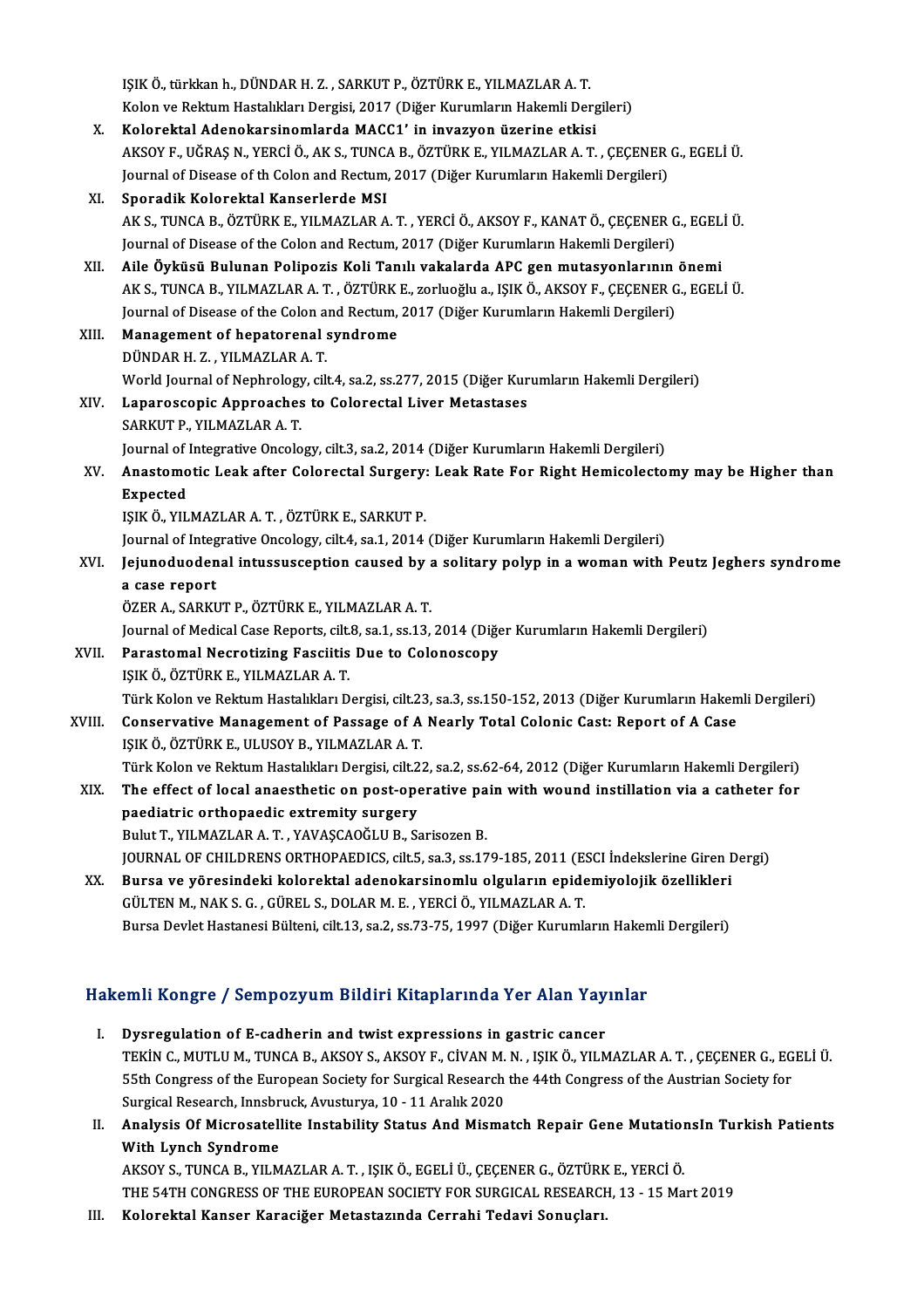BAKARB., IŞIKÖ.,DÜNDARH.Z. ,TAŞARP.,YILMAZLARA.T. ,KAYAE. BAKAR B., IŞIK Ö., DÜNDAR H. Z. , TAŞAR P., YILMAZLAR A. T. , KAYA E.<br>21. Ulusal Cerrahi Kongresi. Antalya 2018, Antalya, Türkiye, 11 - 15 Nisan 2018<br>Misre BNA dyspegylation es a pregnestis biomerker in wild type BAS (I BAKAR B., IŞIK Ö., DÜNDAR H. Z. , TAŞAR P., YILMAZLAR A. T. , KAYA E.<br>21. Ulusal Cerrahi Kongresi. Antalya 2018, Antalya, Türkiye, 11 - 15 Nisan 2018<br>IV. MicroRNA dysregulation as a prognostic biomarker in wild-type RA

- 21. Ulusal Cerrahi Kongresi. Antalya 2018, Antalya, Türk<br>MicroRNA dysregulation as a prognostic biomark<br>colon cancer treated with anti-EGFRtherapeutics<br>AKS TINGA B ERTAS H JIČRAS N ÖZTÜRKE VILMA MicroRNA dysregulation as a prognostic biomarker in wild-type RAS/RAF/PTEN/PI3 m<br>colon cancer treated with anti-EGFRtherapeutics<br>AK S., TUNCA B., ERTAŞ H., UĞRAŞ N., ÖZTÜRK E., YILMAZLAR A. T. , ÇEÇENER G., EGELİ Ü., YERCİ colon cancer treated with anti-EGFRtherapeutics<br>AK S., TUNCA B., ERTAŞ H., UĞRAŞ N., ÖZTÜRK E., YILMAZLAR A. T. , ÇEÇENER G., EGELİ Ü., YERCİ Ö.<br>TAT 2018 – Targeted Anticancer Therapies, 5 - 07 Mart 2018 AK S., TUNCA B., ERTAȘ H., UĞRAŞ N., ÖZTÜRK E., YILMAZLAR A. T., ÇEÇENER G., EGE<br>TAT 2018 – Targeted Anticancer Therapies, 5 - 07 Mart 2018<br>V. The clinical significance of lncRNA DANCR in upper rectaladenocarcinoma<br>AKSOV E
- AKSOY F., AK S., TUNCA B., IŞIK Ö., ÖZTÜRK E., YILMAZLAR A. T. , YERCİ Ö., EGELİ Ü., ÇEÇENER G.<br>TAT 2018 Targeted Anticancer Therapies. 5 07 Mart 2018 The clinical significance of lncRNA DANCR in upper re<br>AKSOY F., AK S., TUNCA B., IŞIK Ö., ÖZTÜRK E., YILMAZLAR A.<br>TAT 2018 - Targeted Anticancer Therapies, 5 - 07 Mart 2018<br>SAČ VE SOL KOLON VERLESIMLİ TÜMÖRLER. AVNLOR AKSOY F., AK S., TUNCA B., IŞIK Ö., ÖZTÜRK E., YILMAZLAR A. T. , YERCİ Ö., EGELİ Ü., ÇEÇENER G.<br>TAT 2018 - Targeted Anticancer Therapies, 5 - 07 Mart 2018<br>VI. SAĞ VE SOL KOLON YERLEŞİMLİ TÜMÖRLER: AYNI ORGANDA FARKLIPATOLO
- TAT 2018 Targeted Anticancer Therapies, 5<br>SAĞ VE SOL KOLON YERLEŞİMLİ TÜMÖR<br>MİKROSATELLİT İNSTABİLİTE DURUMU<br>TUPHAN E L. HÖRAS N. YERÇİ Ö. AK S. TUNG SAĞ VE SOL KOLON YERLEŞİMLİ TÜMÖRLER: AYNI ORGANDA FARKLIP.<br>MİKROSATELLİT İNSTABİLİTE DURUMU<br>TURHAN E. I. , UĞRAŞ N., YERCİ Ö., AK S., TUNCA B., ÖZTÜRK E., YILMAZLAR A. T.<br>27 IU USAL PATOLOU KONCRESİ, ARRAYA Türkiye 15 - 1 MİKROSATELLİT İNSTABİLİTE DURUMU<br>TURHAN E. I. , UĞRAŞ N., YERCİ Ö., AK S., TUNCA B., ÖZTÜRK E., YILMAZLAR A. T.<br>27. ULUSAL PATOLOJİ KONGRESİ, Antalya, Türkiye, 15 - 18 Kasım 2017 TURHAN E. I. , UĞRAŞ N., YERCİ Ö., AK S., TUNCA B., ÖZTÜRK E., YILMAZLAR A. T.<br>27. ULUSAL PATOLOJİ KONGRESİ, Antalya, Türkiye, 15 - 18 Kasım 2017<br>VII. The down regulation of PTENP1 is associated with poor response to F
- 27. ULUSA<br>The dow<br>patients<br>TUNCA B The down regulation of PTENP1 is associated with poor response to FOLFOX in colorectal cancer<br>patients<br>TUNCA B., AK S., KANAT Ö., DELİGÖNÜL A., ÖZTÜRK E., YILMAZLAR A. T. , UĞRAŞ N., YERCİ Ö., EGELİ Ü., ÇEÇENER G.<br>FACP AAC

patients<br>TUNCA B., AK S., KANAT Ö., DELİGÖNÜL A., ÖZTÜRK E., YILMAZLAR A. T. , UĞRAŞ N., YERCİ Ö., EGELİ Ü., ÇEÇENER G<br>EACR-AACR-SIC SPECIAL CONFERENCE 2017The Challenges of Optimising Immuno and Targeted TherapiesFrom<br>Can TUNCA B., AK S., KANAT Ö., DELİGÖNÜL A., ÖZTÜRI<br>EACR-AACR-SIC SPECIAL CONFERENCE 2017The C<br>Cancer Biology to the Clinic, 24 - 27 Haziran 2017<br>The ever synression of HIIL C is associated v EACR-AACR-SIC SPECIAL CONFERENCE 2017The Challenges of Optimising Immuno and Targeted TherapiesFrom<br>Cancer Biology to the Clinic, 24 - 27 Haziran 2017<br>VIII. The over expression of HULC is associated with tumorigenesis of c

- Cancer Biology to the Clinic, 24 27 Haziran 2017<br>The over expression of HULC is associated with tumorigenesis of colorectal ca<br>AK S., TUNCA B., ÖZTÜRK E., YILMAZLAR A. T. , UĞRAŞ N., YERCİ Ö., EGELİ Ü., ÇEÇENER G.<br>EACP A EACR-AACR-SIC SPECIAL CONFERENCE 2017The Challenges of Optimising Immuno and Targeted TherapiesFrom<br>Cancer Biology to the Clinic, 24 - 27 Haziran 2017 AK S., TUNCA B., ÖZTÜRK E., YILMAZLAR A. T. , UĞI<br>EACR-AACR-SIC SPECIAL CONFERENCE 2017The C<br>Cancer Biology to the Clinic, 24 - 27 Haziran 2017<br>Lang nan soding PNA BCABA ast as an ansos
- IX. Long non coding RNA BCAR4 act as an oncogene in rectum adenocarcinoma Cancer Biology to the Clinic, 24 - 27 Haziran 2017<br>Long non coding RNA BCAR4 act as an oncogene in rectum adenocarcinoma<br>AKSOY F., AK S., TUNCA B., ÖZTÜRK E., YILMAZLAR A. T. , UĞRAŞ N., EGELİ Ü., ÇEÇENER G., YERCİ Ö.<br>EACP Long non coding RNA BCAR4 act as an oncogene in rectum adenocarcinoma<br>AKSOY F., AK S., TUNCA B., ÖZTÜRK E., YILMAZLAR A. T. , UĞRAŞ N., EGELİ Ü., ÇEÇENER G., YERCİ Ö.<br>EACR-AACR-SIC SPECIAL CONFERENCE 2017The Challenges of AKSOY F., AK S., TUNCA B., ÖZTÜRK E., YILMAZLAR<br>EACR-AACR-SIC SPECIAL CONFERENCE 2017The C<br>Cancer Biology to the Clinic, 24 - 27 Haziran 2017 EACR-AACR-SIC SPECIAL CONFERENCE 2017The Challenges of Optimising Immuno and Target<br>Cancer Biology to the Clinic, 24 - 27 Haziran 2017<br>X. Aile öyküsü bulunan polipozis koli tanılı vakalarda APC gen mutasyonlarının önemi<br>TI
- Cancer Biology to the Clinic, 24 27 Haziran 2017<br>X. Aile öyküsü bulunan polipozis koli tanılı vakalarda APC gen mutasyonlarının önemi<br>TUNCA B., AKSOY S., ÖZTÜRK E., YILMAZLAR A. T. , ZORLUOĞLU A., IŞIK Ö., AKSOY F., Aile öyküsü bulunan polipozis koli tanılı vakalarda APC gen mutasyonlarır<br>TUNCA B., AKSOY S., ÖZTÜRK E., YILMAZLAR A. T. , ZORLUOĞLU A., IŞIK Ö., AKSOY F.,<br>16. Türk Kolon ve Rektum Cerrahisi KOngresi, Antalya, Türkiye, 16
- XI. Stoma prolapsusu gelişen hastanın tedavi ve bakımı 16. Türk Kolon ve Rektum Cerrahisi KOngresi, Antalya, Türkiye, :<br>Stoma prolapsusu gelişen hastanın tedavi ve bakımı<br>CIZOĞLU K., GÜMBELEK G., IŞIK Ö., ÖZTÜRK E., YILMAZLAR A. T.<br>16. Türk kolon ve rektum cerrebisi kongresi, 16. Türk kolon ve rektum cerrahisi kongresi, Antalya, Türkiye, 16 - 20 Mayıs 2017 CIZOĞLU K., GÜMBELEK G., IŞIK Ö., ÖZTÜRK E., YILMAZLAR A. T.<br>16. Türk kolon ve rektum cerrahisi kongresi, Antalya, Türkiye, 16 - 20 Mayıs 2017<br>XII. Orta ve distal yerleşimli rektum kanserinde onkolojik sonuçlara etkili
- 16. Türk kolon ve rektum cerrahisi kongresi, Antalya, Türkiye, 16 20<br>Orta ve distal yerleşimli rektum kanserinde onkolojik sonuçlı<br>TIRNOVA İ., IŞIK Ö., UĞRAŞ N., YERCİ Ö., ÖZTÜRK E., YILMAZLAR A. T.<br>16. Türk kolon ve rek Orta ve distal yerleşimli rektum kanserinde onkolojik sonuçlara etkili fak<br>TIRNOVA İ., IŞIK Ö., UĞRAŞ N., YERCİ Ö., ÖZTÜRK E., YILMAZLAR A. T.<br>16. Türk kolon ve rektum cerrahisi kongresi, Antalya, Türkiye, 16 - 20 Mayıs 20 TIRNOVA İ., IŞIK Ö., UĞRAŞ N., YERCİ Ö., ÖZTÜRK E., YILMAZLAR A. T.<br>16. Türk kolon ve rektum cerrahisi kongresi, Antalya, Türkiye, 16 - 20 Mayıs 2017<br>XIII. Ladd prosedürü ile tedavi edilen erişkin midgut nonrotasyon anomal
- 16. Türk kolon ve rektum cerrahisi kongresi, Antalya, Türkiye, 16 20 Mayıs<br>Ladd prosedürü ile tedavi edilen erişkin midgut nonrotasyon anom<br>IŞIK Ö., TÜRKAN H., DÜNDAR H. Z. , SARKUT P., ÖZTÜRK E., YILMAZLAR A. T.<br>16. Tür Ladd prosedürü ile tedavi edilen erişkin midgut nonrotasyon anomalisi<br>151K Ö., TÜRKAN H., DÜNDAR H. Z. , SARKUT P., ÖZTÜRK E., YILMAZLAR A. T.<br>16. Türk kolon ve rektum cerrahisi kongresi, Antalya, Türkiye, 16 - 20 Mayıs 20 IŞIK Ö., TÜRKAN H., DÜNDAR H. Z. , SARKUT P., ÖZTÜRK E., YILMAZLAR A. T.<br>16. Türk kolon ve rektum cerrahisi kongresi, Antalya, Türkiye, 16 - 20 Mayıs<br>XIV. Santulli prosedürü ostomi kapatılmasında da avantajlı bir tekniktir
- 16. Türk kolon ve rektum cerrahisi kongresi, An<br>Santulli prosedürü ostomi kapatılmasında<br>IŞIK Ö., BAKAR B., YILMAZLAR A. T. , ÖZTÜRK E.<br>16. Türk kolon rektum cerrebisi kongresi, Antak 16. Türk kolon rektum cerrahisi kongresi, Antalya, Türkiye, 16 - 20 Mayıs 2017
- IŞIK Ö., BAKAR B., YILMAZLAR A. T. , ÖZTÜRK E.<br>16. Türk kolon rektum cerrahisi kongresi, Antalya, Türkiye, 16 20 Mayıs 2017<br>XV. Primer onarım uygulanan peptik ülser perforasyonu olgularında mortaliteye etkili faktörl 16. Türk kolon rektum cerrahisi kongresi, Antalya, Türkiye, 16 - 20 Mayıs 2017<br>Primer onarım uygulanan peptik ülser perforasyonu olgularında mortalit<br>IŞIK Ö., BAKAR B., SARKUT P., DÜNDAR H. Z. , ÖZTÜRK E., KAYA E., YILMAZL Primer onarım uygulanan peptik ülser perforasyonu olgularında molektik bir peritik bir sakara bir sanatçık bir<br>151. Ulusal travma ve acil cerrahi kongresi, Antalya, Türkiye, 5 - 09 Nisan 2017<br>Üst sastrajntastinal sistem pa IŞIK Ö., BAKAR B., SARKUT P., DÜNDAR H. Z. , ÖZTÜRK E., KAYA E., YILMAZLAR A. T.<br>11. Ulusal travma ve acil cerrahi kongresi, Antalya, Türkiye, 5 - 09 Nisan 2017<br>XVI. Üst gastrointestinal sistem patoloiilerinde endoskop
- 11. Ulusal travma ve acil cerrahi kongresi, Antalya, Türkiye, 5 09 Nisan 2017<br>Üst gastrointestinal sistem patolojilerinde endoskopik stent deneyimimiz<br>IŞIK Ö., BAKAR B., DÜNDAR H. Z. , SARKUT P., KAYA E., ÖZEN Y., ÖZTÜRK Üst gastrointestinal sistem patolojilerinde endoskopik stent deneyim<br>IŞIK Ö., BAKAR B., DÜNDAR H. Z. , SARKUT P., KAYA E., ÖZEN Y., ÖZTÜRK E., YIL<br>11. Ulusal travma ve acil cerrahi kongresi, Antalya, Türkiye, 5 - 09 Nisan IŞIK Ö., BAKAR B., DÜNDAR H. Z. , SARKUT P., KAYA E., ÖZEN Y., ÖZTÜRK E., YILMAZLAR A. T.<br>11. Ulusal travma ve acil cerrahi kongresi, Antalya, Türkiye, 5 - 09 Nisan 2017<br>XVII. Kolorektal adenokarsinomada gelişen çevre
- 11. Ulusal t<mark>r</mark><br>Kolorektal<br>arası ilişki<br>UČPAS N. Y Kolorektal adenokarsinomada gelişen çevre ve mikroçevresel değişil<br>arası ilişki<br>UĞRAŞ N., YERCİ Ö., AK S., TEZCAN G., TUNCA B., ÖZTÜRK E., YILMAZLAR A. T.<br>26 Ulucal Patalaji & 7 Ulucal Sitanatalaji Kangresi Türkiye 2, 06 K

arası ilişki<br>UĞRAŞ N., YERCİ Ö., AK S., TEZCAN G., TUNCA B., ÖZTÜRK E., YILMAZLAR A. T.<br>26. Ulusal Patoloji & 7. Ulusal Sitopatoloji Kongresi, Türkiye, 2 - 06 Kasım 2016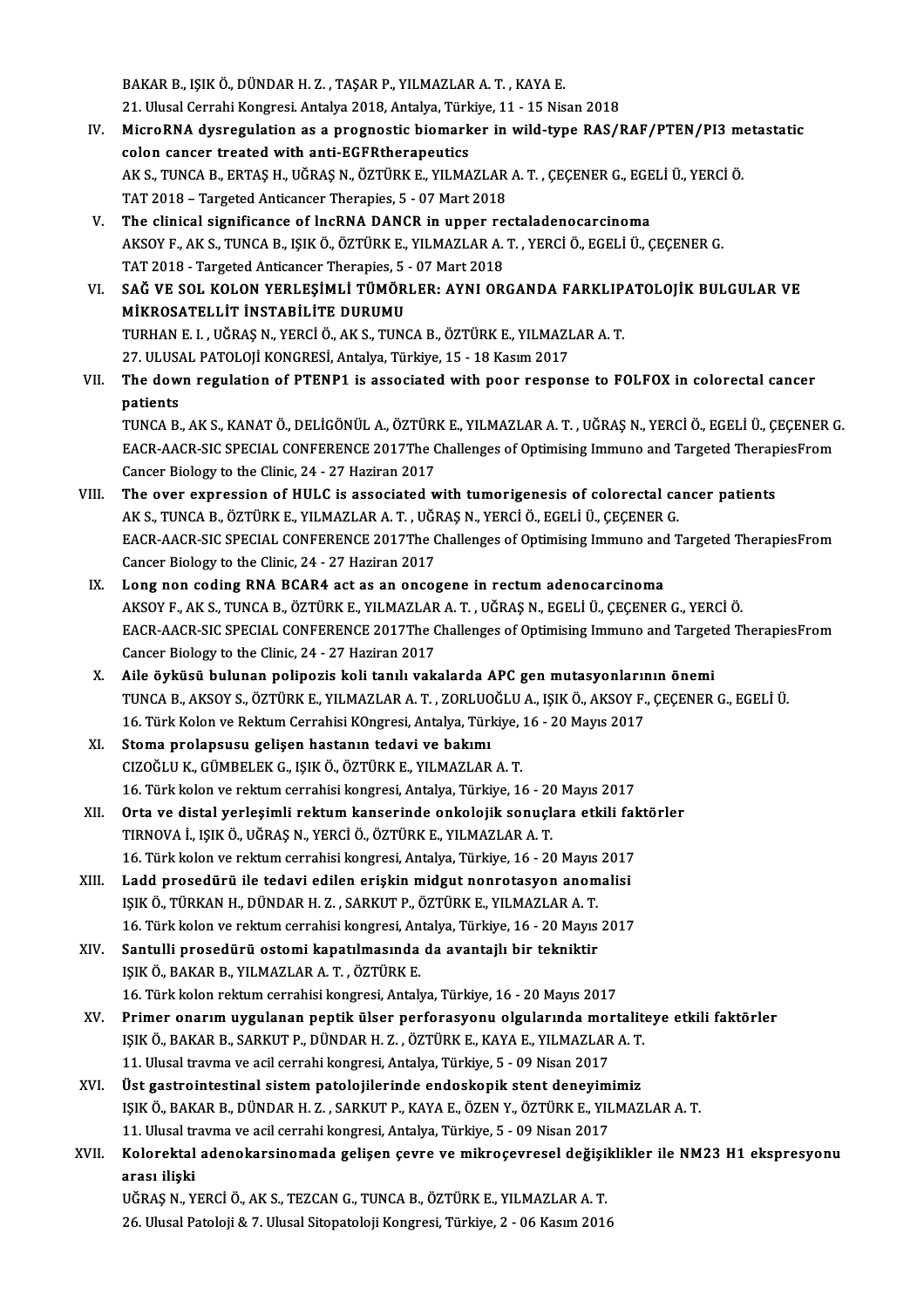| XVIII.       | Bir Lösemi Hastasında Hipovolemik Şok Nedeni: Spontan Dalak Rüptürü.                                             |
|--------------|------------------------------------------------------------------------------------------------------------------|
|              | TIRNOVA İ., DÜNDAR H. Z., YILMAZLAR A. T., TÜRKAN H., YEĞEN Z. S.                                                |
|              | 20. Ulusal Cerrahi Kongresi, Antalya, Türkiye, 13 - 17 Nisan 2016                                                |
| XIX.         | High MALAT 1 expression induce metastasis process in earlystage colorectal cancer patients                       |
|              | AK S., TUNCA B., TEZCAN G., ÇEÇENER G., EGELİ Ü., YILMAZLAR A. T., ÖZTÜRK E., YERCİ Ö.                           |
|              | Anticancer Drug Action and Drug Resistance: from Cancer Biology to the Clinic, İtalya, 20 - 23 Haziran 2015      |
| XX.          | Lokal İleri Mide ve Kolorektal Kanserlerde Çoklu Organ RezeksiyonlarıCerrahi Sonuçları                           |
|              | GÜLCÜ B., NASİROVA S., SARKUT P., ÖZTÜRK E., YILMAZLAR A.T.                                                      |
|              | 19. ulusal cerrahi kongresi, Türkiye, 16 - 20 Nisan 2014                                                         |
| XXI.         | Fournier's gangrene: analysis of 120 patients and validation of Uludag Fournier's Gangrene Severity              |
|              | Index                                                                                                            |
|              | YILMAZLAR A. T., ÖZTÜRK E., IŞIK Ö., ÖZER A., ERCAN İ.                                                           |
|              | International Surgical Week, Helsinki, Finlandiya, 25 - 29 Ağustos 2013                                          |
| XXII.        | The incidence of malignancy in gallbladder polyps how useful is ultrasound findings                              |
|              | SARKUT P., KILIÇTURGAY S. A., ÖZER A., ÖZTÜRK E., YILMAZLAR A. T.                                                |
|              | 48th Congress of the European Society for Surgical Research, 29 Mayıs - 01 Haziran 2013                          |
| XXIII.       | Fournier Gangreni: 120 hastalık seri ve UFGSI verifikasyonu                                                      |
|              | ÖZTÜRK E., YILMAZLAR A. T., GÜLCÜ B., ÖZER A., IŞIK Ö., ERCAN İ.                                                 |
|              | 9. Ulusal Travma ve Acil Cerrahi Kongresi, Antalya, Türkiye, 19 - 23 Nisan 2013                                  |
| XXIV.        | The effect of gender on the prognosis of Fournier s gangrene a case matched study                                |
|              | ÖZTÜRK E., ÖZER A., SARKUT P., ERCAN İ., YILMAZLAR A. T.                                                         |
|              | XVI. Annual Meeting of the European Society of Surgery-ESS 2012, 22 - 24 Kasım 2012                              |
| XXV.         | Santulli Enterostomy: A Considerable Alternative for Cases Who Requires Proximal Enterosomy                      |
|              | ÖZTÜRK E., IŞIK Ö., SARKUT P., YILMAZLAR A. T.                                                                   |
|              | XVI.Annual Meeting of the European Society of Surgery, İstanbul, Türkiye, 22 - 24 Kasım 2012                     |
| XXVI.        | Santulli Enterostomy A Considerable Alternative for Cases Who Requires Proximal Enterostomy                      |
|              | ÖZTÜRK E., IŞIK Ö., SARKUT P., YILMAZLAR A.T.                                                                    |
|              | XVI. Annual Meeting of the European Society of Surgery-ESS 2012, 22 - 24 Kasım 2012                              |
| <b>XXVII</b> | Fournier Gangreni: 100 Olguluk Seri Sunumu.                                                                      |
|              | YILMAZLAR A. T., ÖZTÜRK E., ÖZER A., IŞIK Ö., ERCAN İ.                                                           |
|              | 13 Ulusal Kolon Rektum Cerrahi Kongresi, Antalya, Türkiye, 18 - 22 Mayıs 2011                                    |
| XXVIII.      | Kolorektal Cerrahide Anastomoz Kaçağı Sorunu                                                                     |
|              | IŞIK Ö., ÖZER E., ÖZTÜRK E., YILMAZLAR A.T.<br>Ulusal Cerrahi Kongresi 2010, Ankara, Türkiye, 26 - 29 Mayıs 2010 |
| XXIX.        | Genel cerrahi Pratiğinde VAC (Vacuum Asisted Closure) Kullanımı: 150 Hastalık Klinik Deneyimimiz                 |
|              | IŞIK Ö., ÖZTÜRK E., ÖZER A., ÖZGÜÇ H., YILMAZLAR A.T.                                                            |
|              | IV. Ulusal Yara Kongresi, Bursa, Türkiye, 4 - 07 Kasım 2009                                                      |
| XXX.         | Preperitoneal Catheter Analgesia Following Colon and Rectal Resections: A Prospective,                           |
|              | Randomised, Double-Blind, Placebo-Controlled Study                                                               |
|              | YILMAZLAR A., ÖZTÜRK E., COŞKUN N. F., IŞIK Ö., YILMAZLAR A. T.                                                  |
|              | 28th Annual European Society of Regional Anaesthesia Congress, Salzburg, Avusturya, 9 - 12 Eylül 2009, cilt.34,  |
|              | ss 84                                                                                                            |
| XXXI.        | Our Clinical Exprience with Vacuum Asisted Closure Therapy                                                       |
|              | IŞIK Ö., PAKSOY E., AKTAŞ H., ÖZGÜÇ H., YILMAZLAR A. T., KILIÇTURGAY S., KAYA E.                                 |
|              | 10th European Congress of Trauma and Emergency Surgery, Antalya, Türkiye, 13 - 17 Mayıs 2009                     |
| XXXII.       | Vacuum-Assisted Closure Therapy ile İlgili Deneyimimiz                                                           |
|              | PAKSOY E., ÖZGÜÇ H., IŞIK Ö., ÖZTÜRK E., YILMAZLAR A. T., KILIÇTURGAY S.                                         |
|              | Ulusal Cerrahi Kongresi 2008, Antalya, Türkiye, 28 - 31 Mayıs 2008                                               |
| XXXIII.      | KOLOREKTAL KANSERLERDE KARACIĞER METASTAZREZEKSIYONUNUN SAĞKALIMA ETKISI                                         |
|              | ÖZTÜRK E., KILIÇTURGAY S. A., SARKUT P., ZORLUOĞLU A., YILMAZLAR A. T., ÖZEN Y.                                  |
|              | 8.ULUSAL HEPATOPANKREATOBİLİER CERRAHİ KONGRESİ, Türkiye, 3 - 06 Mayıs 2007                                      |
|              |                                                                                                                  |